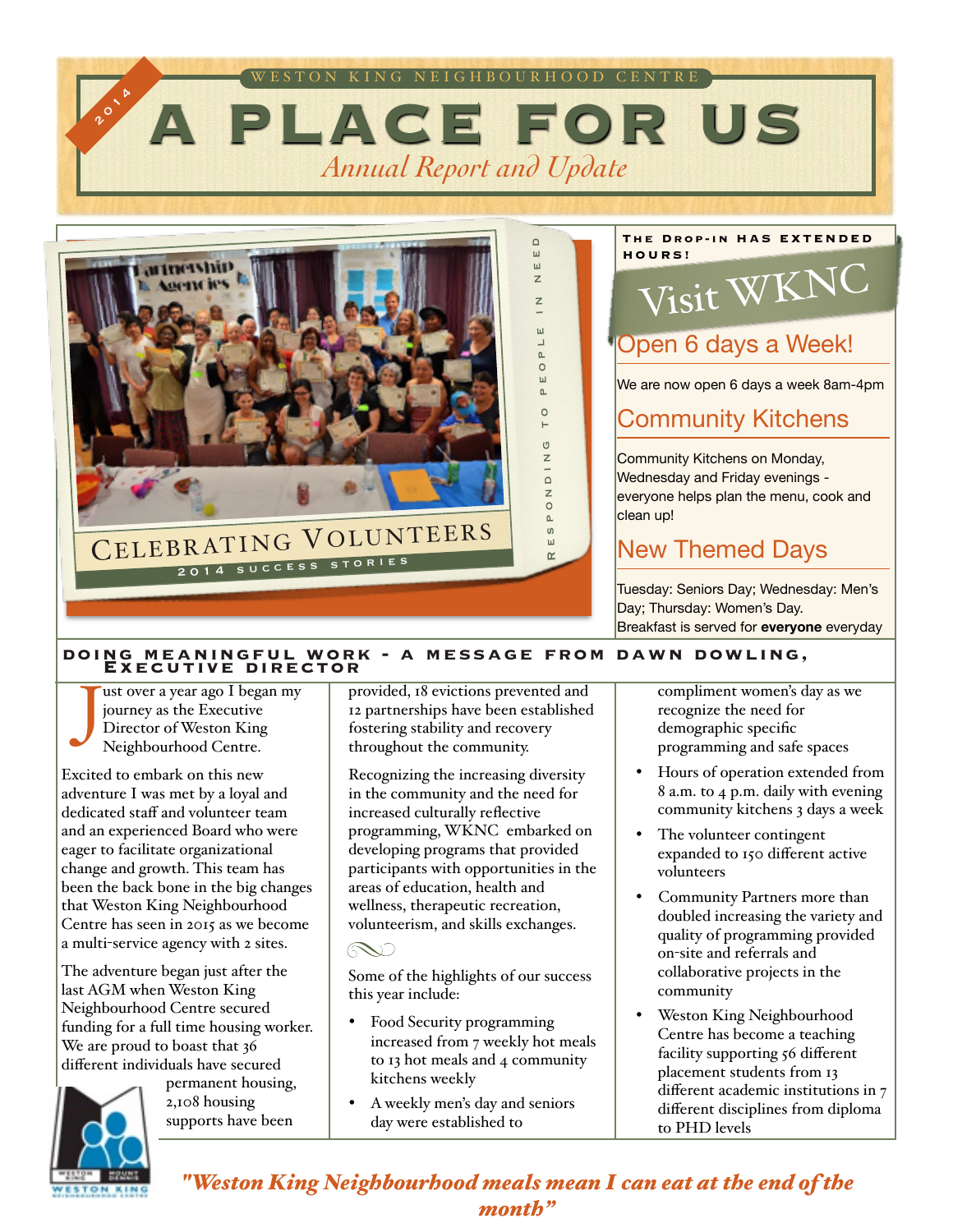# Mount Dennis Neighbourhood Centre Update

#### CON'T FROM FRONT PAGE

Participants are vibrant and engaged; so much so that Weston King Neighbourhood Centre is now embarking on Peer-led Programs reflecting the phenomenal skills and capacities in the Weston Mount Dennis catchment area

The result of these efforts is that attendance at the centre has increased 35%. This is a reflection of increased need in the community, but also of Weston King Neighbourhood Centre's commitment to raising to meet these needs. Participants, volunteers, staff, and Board have worked tirelessly to make this possible.

On an organizational level, Weston King Neighourhood Centre is growing and updating how we best serve the community and ensure we are effective. We are in the final stages of a new strategic plan and have developed a new staffing structure, new reporting structures, new data collection structures, a new Board succession plan, revised polices, revised mission, mandate, vision and values….a new way of providing service.

In the upcoming year look forward to new social enterprises, the opening of the Mount Dennis site, increased focus on Aboriginal, new immigrant, youth and senior's programming, Peer-led Programs, a commitment to social justice and food security, increased presence in the community, continued educational opportunities, renewed community partnerships and sites that empower participants to actualize their potential while accepting them for who they are.

I would like to take this opportunity to thank all of the members of the Weston King Neighbourhood Centre for their continued support and guidance as we embark on our upcoming journey.

May the Board of Directors, the Staff, and the Volunteers continue shaping new programs, services, and collaborations that reflect the needs of the Weston King/Mount Dennis communities!

**Dawn Dowling Executive Director** 

#### **Cultivating New Growth in Mount Dennis**

*"Trees that are slow to grow bear the best fuit."* 

― *[Molière](http://www.goodreads.com/author/show/29837.Moli_re)* he Mount Dennis Neighbourhood Centre has THE MOUNT DENNIS<br>
Neighbourhood Centr<br>
be a labour of love (and yes, patience) for WKNC, partner agencies and residents of the Mount Dennis Community.

In 2014 we saw the power of community investment, and worked hard to grow the seed that the Mount Dennis United Church planted with their initial financial contribution and commitment. This investment was leveraged to obtain additional funding from The Ontario Trillium

Foundation and the City of **Toronto** – the result is a state of the art commercial grade learning kitchen; and programming, office, meeting and counselling space that will act as a platform for the community to embark on social and economic development.

The cultivation and growth of MDNC is far beyond just a financial investment. 2014 also saw the development of partnership, resident engagement and community commitment to the

new space, which we have truly built together. With a series of community meetings that engaged residents and partner agencies on everything from how the space should and could be used, what issues we most want to address together in the new hub, to the colours we should paint the walls, people came together to shape MDNC.

We undertook pilot programming to build, test and learn about community kitchens with a variety of different groups – from the now vibrant Men's Community Kitchen housed at the main drop-in location, to a dynamic peer-led Aboriginal community kitchen and wellness program.

All of these groups are invested in MDNC being something that reflects and uses the skills, strengths and assets of the Weston-Mount Dennis neighbourhood, while building a healthier, more economically viable and socially vibrant community together.

Our partnership with the Learning Enrichment Foundation has also grown to reflect not only our shared use of the space, but leveraging our complementary services to crate wrap-around supports for people at many different stages in their goal to make a living and live well.

Out of the foundation we have built together in 2014, wonderful things will be growing in Mount Dennis in the years moving forward.

Erika Pulfer, Program **Coordinator** 

*"I wanted something to do and once I became a volunteer at Weston King Neighbourhood Centre good things started happening in my life."*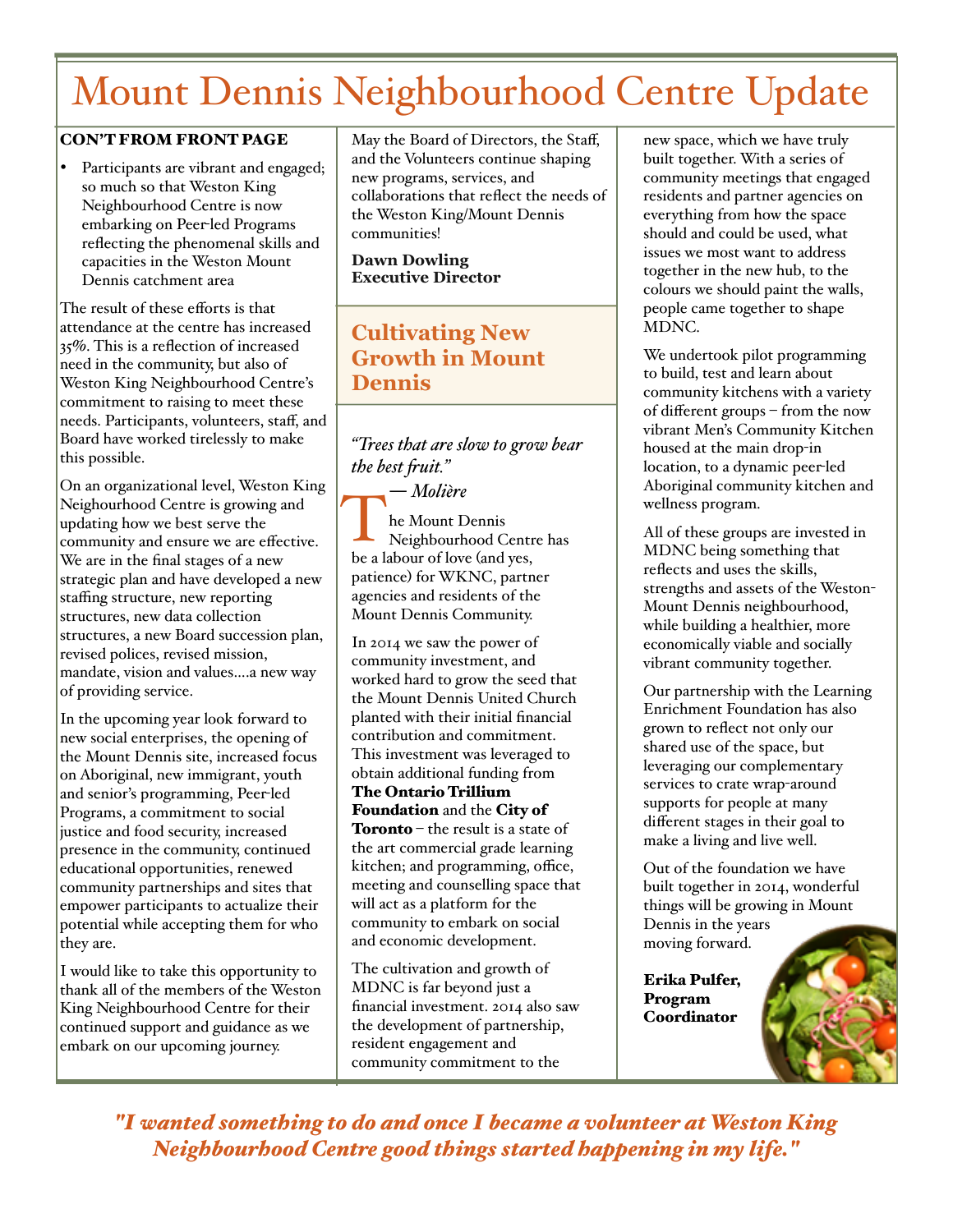# Report of the President of the WKNC Board of DirectorsTimothy Barlow

his past year is one I will remember for many years to come as President of the Weston King Neighbourhood Centre. T

Our mandate this year was to develop a clearer vision of who we want to be and where we want to go, and to make the necessary changes for us to get there together as an organization.

Adaptation is a difficult thing for most of us as individuals and collectively it's even harder.

Opening a second location, transitioning from an operational board to a governance model, adding new staff as well as integrating a new executive director proved to be a lofty goal, with a myriad of interpretations and ideas from everyone of what we need to do to succeed.

And often as they say, we can lose sight of the forest for the trees.

Through it all, we managed to accomplish much of what we set out to do and gained a lot of insight and wisdom in the process.

The Trillium Foundation's investment was once again instrumental, as was the help of the city of Toronto and other generous funders.

Our Mount Dennis location was successfully renovated and new equipment was secured for both of our locations, along with new programming and the addition of new staff and volunteers.

Both our staff and board found ways to adapt to new ways of thinking and make changes so we could create the new framework necessary for our best year yet. I am grateful to everyone who stayed the course and I believe we have the right people and pieces in place to succeed and better serve our community.

#### Community Kitchens are Thriving at WKNC!



*"Finaly a day where the men can boss the kitchen. We make pretty good food." - Men's Community Kitchen Participant*

A few bumps and bruises were felt along the way however and in my desire to get to this new place in our organization, I too lost sight of the forest at times.

Author and motivational speaker Zig Ziglar once said: "You don't build a business, you build people, and then people build the business."

I go into my final year as President of WKNC with this sage advice in mind, remembering why I began volunteering for this great organization in the first place.

My mandate, along with creating additional funding and further structure for WKNC, is to help build more confidence and creativity with our board and the people we serve, to extract the wisdom from this important and memorable year so that

we can all be the best we can as we move forward.

I wish to thank all of our partners, funders and supporters who have helped us arrive at this exciting new chapter of our development and for helping the less fortunate members of the Weston and Mount Dennis Community.

Together, we are all creating something very special.

Timothy Barlow, President of the Board